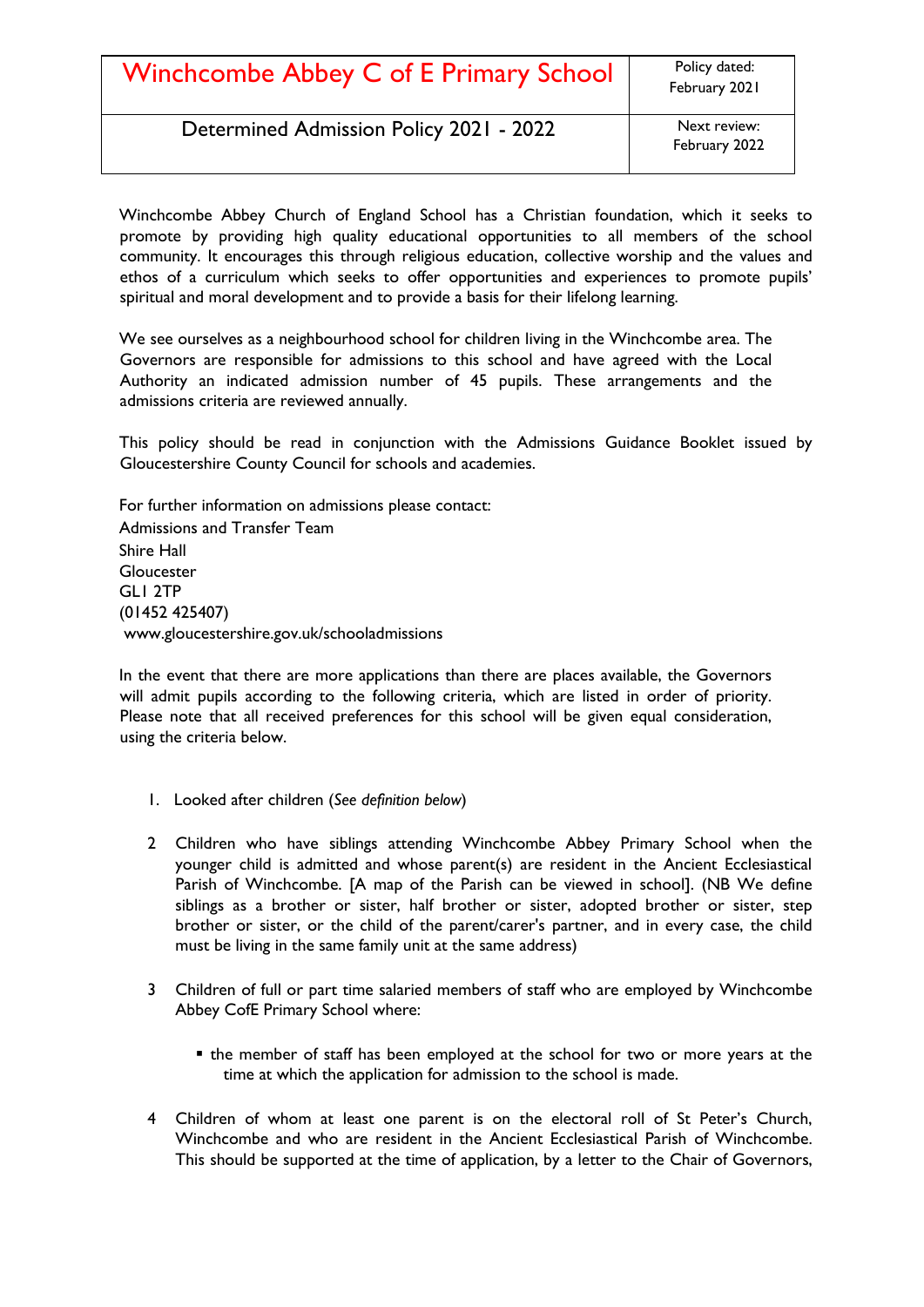| Winchcombe Abbey C of E Primary School | Policy dated: |
|----------------------------------------|---------------|
|                                        | February 202  |

Determined Admission Policy 2021 - 2022 Next review:

from the minister confirming the parents' Christian commitment and regular attendance at church. Regular attendance is defined as attendance at the principal act of worship on a Sunday at least once a month on average during the year prior to consideration of the application.

- 5 Other children of parents' resident in the Ancient Ecclesiastical Parish of Winchcombe. [For a map of the Parish contact the school]
- 6 Children who have siblings attending Winchcombe Abbey Primary School when the younger child is admitted and whose parent(s) are NOT resident in the Ancient Ecclesiastical Parish of Winchcombe. [map of the Parish can be viewed in school]. (NB We define siblings as a brother or sister, half brother or sister, adopted brother or sister, step brother or step sister, or the child of the parent/carer's partner, and in every case, the child must be living in the same family unit at the same address)

# **Definition of Looked After Children/Previously Looked After Children**

- i. A 'looked after child' is a child who is (a) in the care of a local authority, or (b) being provided with accommodation by a local authority in the exercise of their social services functions (see the definition in Section 22(1) of the Children Act 1989) at the time of making an application to a school. In Gloucestershire, such children are referred to as Children in Care.
- ii. This includes children who were adopted under the Adoption Act 1976 (see section 12 adoption orders) and children who were adopted under the Adoption and Children Act 2002 (see section 46 adoption orders).
- iii. Under the provisions of section 12 of the Children and Families Act 2014, which amend section 8 of the Children Act 1989, residence orders have now been replaced by child arrangements orders.
- iv. See Section 14A of the Children Act 1989 which defines a 'special guardianship order' as an order appointing one or more individuals to be a child's special guardian (or special guardians).
- v. Children who appear [to the admission authority of the school] to have been in state care outside of England and ceased to be in state care as a result of being adopted. A child is regarded as having been in state care in a place outside of England if they were accommodated by a public authority, a religious organisation or any other provider of care whose sole purpose is to benefit society.

If there are remaining places or in the event of oversubscription in any of the criteria above, places will be given to children with the strongest geographical claim, measured in a straight line from the Ordnance Survey address point of the child's home address (including flats) to the Ordnance Survey address point of the school, using the Local Authority's computerised measuring system, with those living closer to the school receiving the higher priority.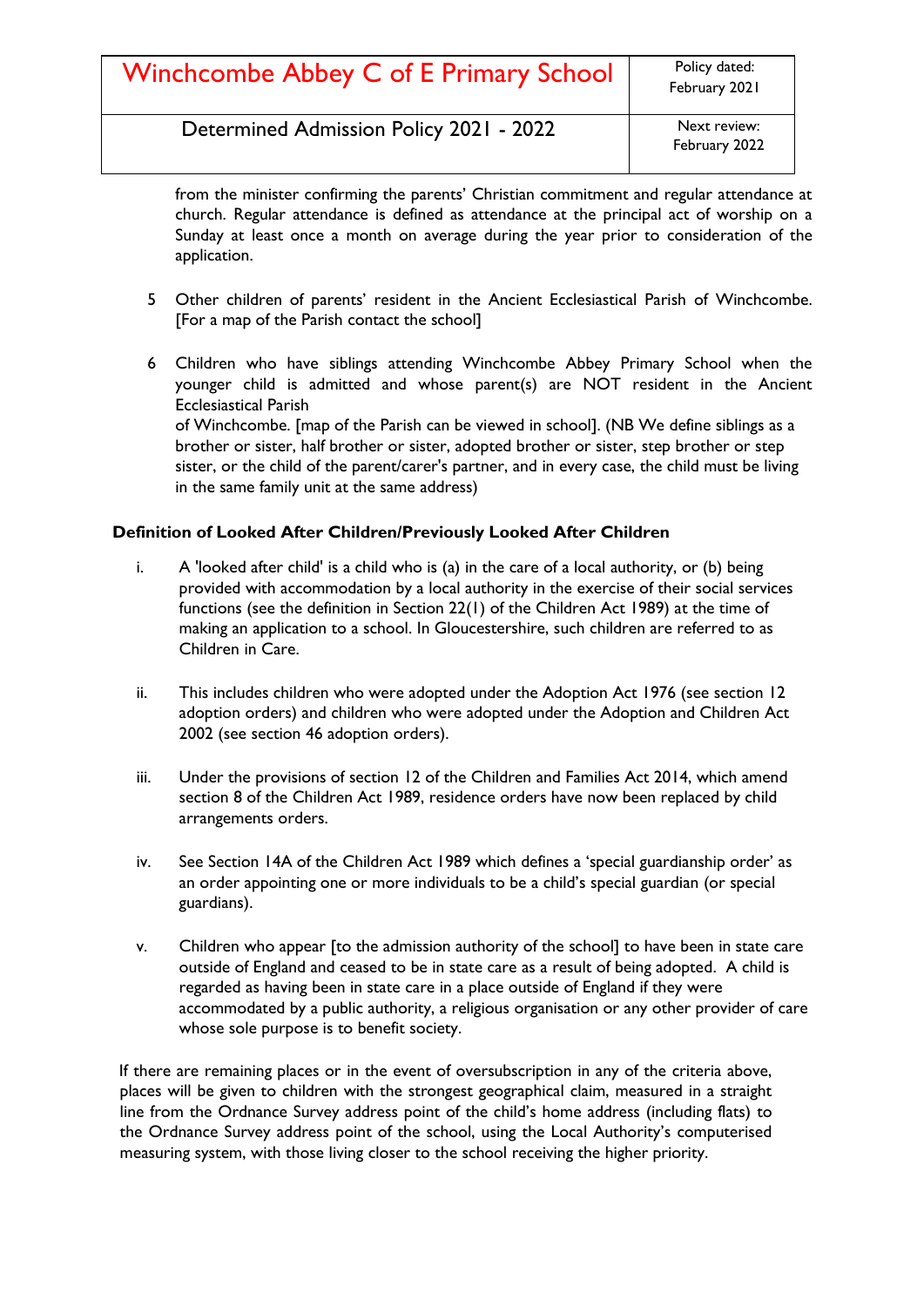# Winchcombe Abbey C of E Primary School Policy dated:

Determined Admission Policy 2021 - 2022 Next review:

In the event of oversubscription and in the event of a tie between two or more children when applying criterion 5, (children with the strongest geographical claim, measured in a straight line from the ordnance survey point of the child's home address (including flats) to the ordnance survey point of the school, using the Local Authority's computerised measuring system, with those living closer to the school receiving the higher priority.) where there are not enough places available to offer all children a place at the school, the Governing Body will refer the cases to the Diocese of Gloucester Academy Trust for arbitration.

In the event of a child being refused a place, there is a right to appeal to an independent appeal process. Please contact the school for an appeal application. Requests for appeal relating to the main entry year of the school for September 2020 (i.e. Reception) should be made by  $15<sup>th</sup>$  June 2020. In exceptional cases appeals may be received after this date.

#### **Waiting Lists**

If the school is oversubscribed, a waiting list will be held for the first full school term (i.e. until the end of December). The waiting list will be prioritised according to the school's admission criteria. Waiting lists are kept throughout the school where needed and are reviewed on a termly basis.

#### **Children with Special Educational Needs**

Children who have an Educational Health Care Plan (EHC) are placed in schools through the arrangements set out in the SEN Code of Practice and not through any admission criteria. Governing bodies are required by Section 324 of the Education Act 1996 to admit a child with an EHC that names that particular school. Parents of children with an EHC should contact their child's casework officer for any further information. Children who have an EHC naming a school will be allocated a place even if that school is full.

#### **Fair Access Protocols**

The school has signed up to the In-Year Fair Access Protocols held by the Local Authority. Should a vulnerable child within these Protocols require a place at the school, they will take precedence over any child on the waiting list.

#### **In Year Admissions**

In-year applications are all those made outside the normal admissions round for children of compulsory school age i.e. those applications made during the academic year for any school place in Reception through to Year 11. The Local Authority is no longer responsible for offering places to children on behalf of all schools/academies, but the Local Authority does maintain the statutory duty of being responsible and aware of all pupils and vacancies within schools/academies within Gloucestershire. To apply for a place at Winchcombe Abbey Primary School, parents should therefore contact the school in the first instance.